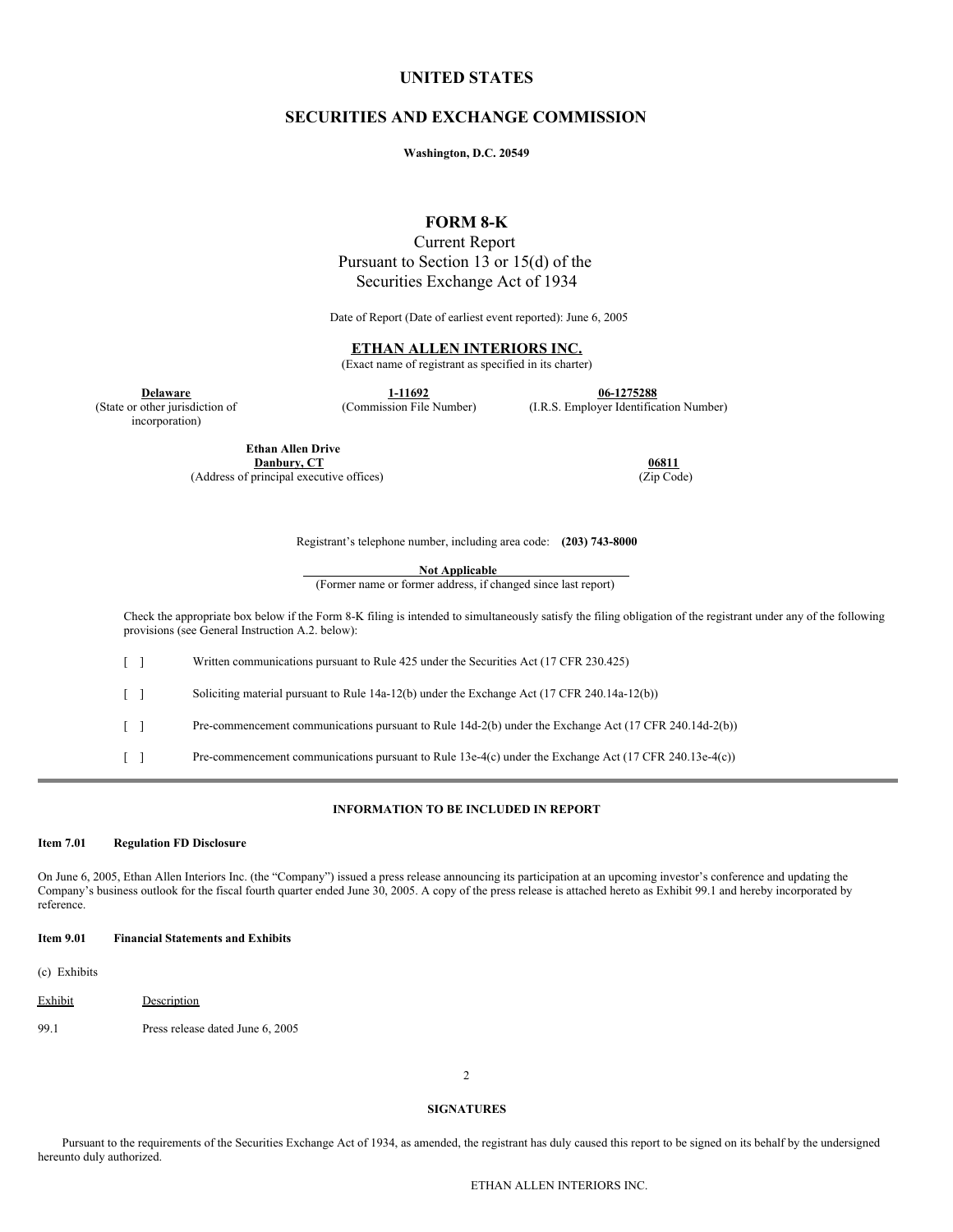Date: June 6, 2005 **By:**/s/ M. Farooq Kathwari M. Farooq Kathwari *Chairman, President and Chief Executive Of icer*

3

# **EXHIBIT INDEX**

Exhibit

99.1 Press release dated June 6, 2005

**Description**